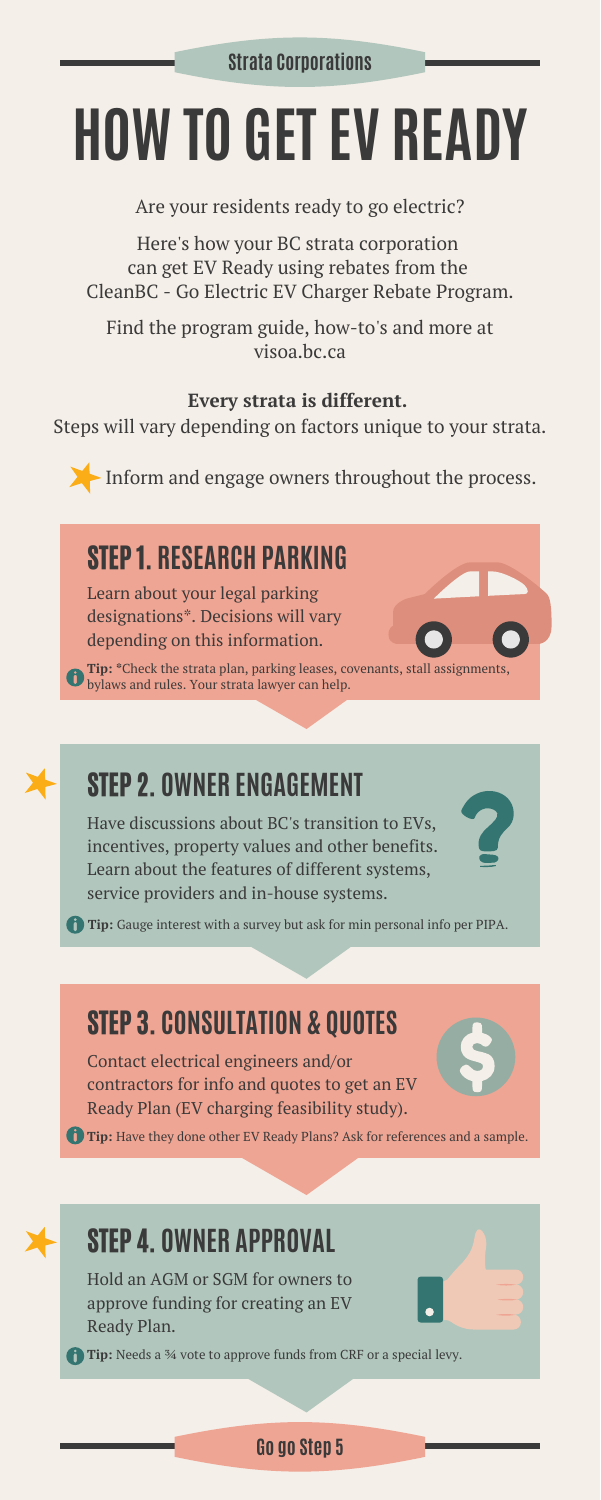#### **Go go Step 11**

#### STEP 9.**LEGAL ADVICE**

Get a strata lawyer to review bylaws. Draft amendments, user agreements, rules for user fees and AGM resolutions.

**Tip:** You may want to contact your lawyer as early as Step 1.



#### STEP 8. **PROJECT BIDS**

The EV Ready Plan includes a budget. *Optional but recommended:* Get additional quotes for defined scope of work using a formal bidding process.

## STEP 5. **GETEV READY PLAN**

Hire engineer and/or contractor to do assessment and prepare a Plan that would provide charging for all residents.

**Tip:** Request peak load data from BC Hydro for free.

| usu. |
|------|
|      |
|      |
|      |
|      |

#### STEP 7. **GET PLAN APPROVED & REBATE**

Apply for a CleanBC rebate (75% of the cost of creating the EV Ready Plan up to \$3,000) and approval of the Plan.



Plan must be approved by program to be eligible for infrastructure rebate.

# STEP 6. **OWNER ENGAGEMENT**

Give the EV Ready Plan to owners and hold an information meeting to get feedback and answer questions.

**Tip:** The Plan can only have one approach. Ensure it reflects owners' wishes.

## STEP 10. **OWNER ENGAGEMENT**

Get feedback from owners about proposed bylaws, user agreements, and rules for user fees.

**Tip:** Have lawyer edit proposed wording if necessary.

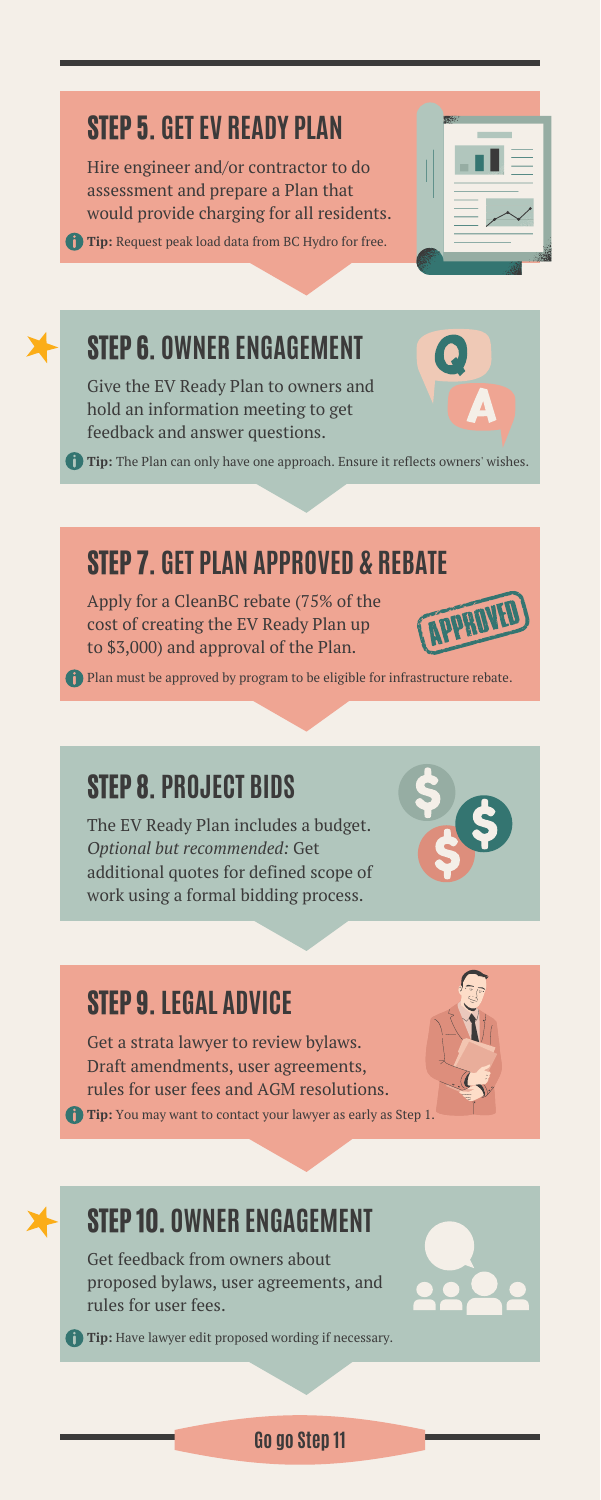#### STEP 14. **GET INFRASTRUCTURE REBATE**

### STEP 15. **OPERATING PERMIT**

Get annual operating permit for the EV charging equipment. *If applicable* sign agreement for EV network services.



#### STEP 16. **PROJECT CLOSE OUT**

Prepare as-built drawings, operation and maintenance manuals.

| $\overline{\mathbf{M}}$<br>$\overline{\mathbf{z}}$<br>$\overline{\mathbf{z}}$ |  |
|-------------------------------------------------------------------------------|--|
|                                                                               |  |

## STEP 12. **INFRASTRUCTURE REBATE PRE-APPROVAL**

Apply for CleanBC pre-approval for project (rebate of up to 50%, up to \$600 per stall, max \$80,000 per strata.)

### STEP 13. **INSTALLATION**

Award contract. Contractor gets permit, completes installation of electrical infrastructure, and passes inspection.

Submit final paperwork for CleanBC rebate including receipts and contractor form.



**Tip:** Project must be completed within 4 months so hold AGM or SGM first.

### STEP 11. **AGM OR SGM**

Owners vote to approve the project, funding, bylaws and other resolutions (such as *significant change in use*).



**Tip:** Owner approval can be subject to receiving pre-approval for rebates.

#### **Go go Step 17**

**Tip:** If charging stations installed, submit documents for separate rebate.

**Tip:** Charging stations are in a separate rebate program.